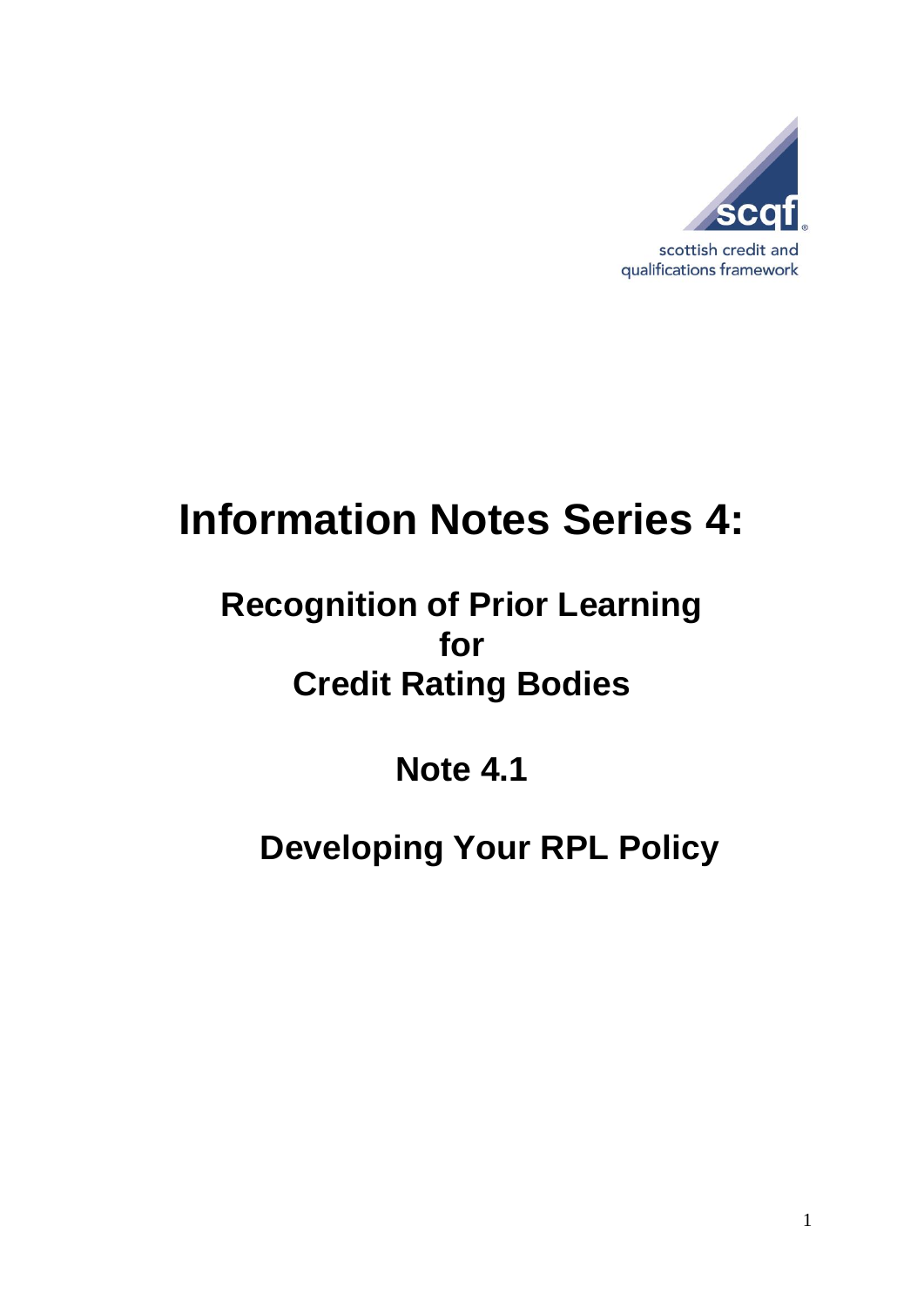## **Information Note 4.1**

### **Recognition of Prior Learning (RPL) for Credit Rating Bodies (CRBs)**

### **Developing Your RPL Policy**

This information note supplements the principles and guidance within the SCQF Handbook. Other useful resources include the RPL [Toolkit](https://scqf.org.uk/guide-to-rpl/rpl-tool/) which is a guidance tool to signpost learners, and guidance professionals who are supporting a learner through the RPL journey.

In addition, the SCQF Partnership offers workshops on the principles and processes of RPL, where policy considerations are included. We would suggest that it would be useful to access one of these workshops to improve your understanding of RPL in the context of the SCQF and to enable you to develop your policy and procedures.

#### **This note is the first in a series about RPL for CRBs. There are four notes in total as indicated below.**



#### **Definition**

*Recognition of Prior Learning is defined as:*

*"The process for recognising learning that has come from experience and/or previous formal, non-formal and informal learning contexts. This includes knowledge and skills gained within school, college and university and outside formal learning situations such as through life and work experiences*."

*but also….*

*"A process that involves a learner reflecting on experiences; identifying learning associated with the experiences and providing evidence of that learning to enable an institution to reach a decision on awarding credit or mapping to the levels on the SCQF."*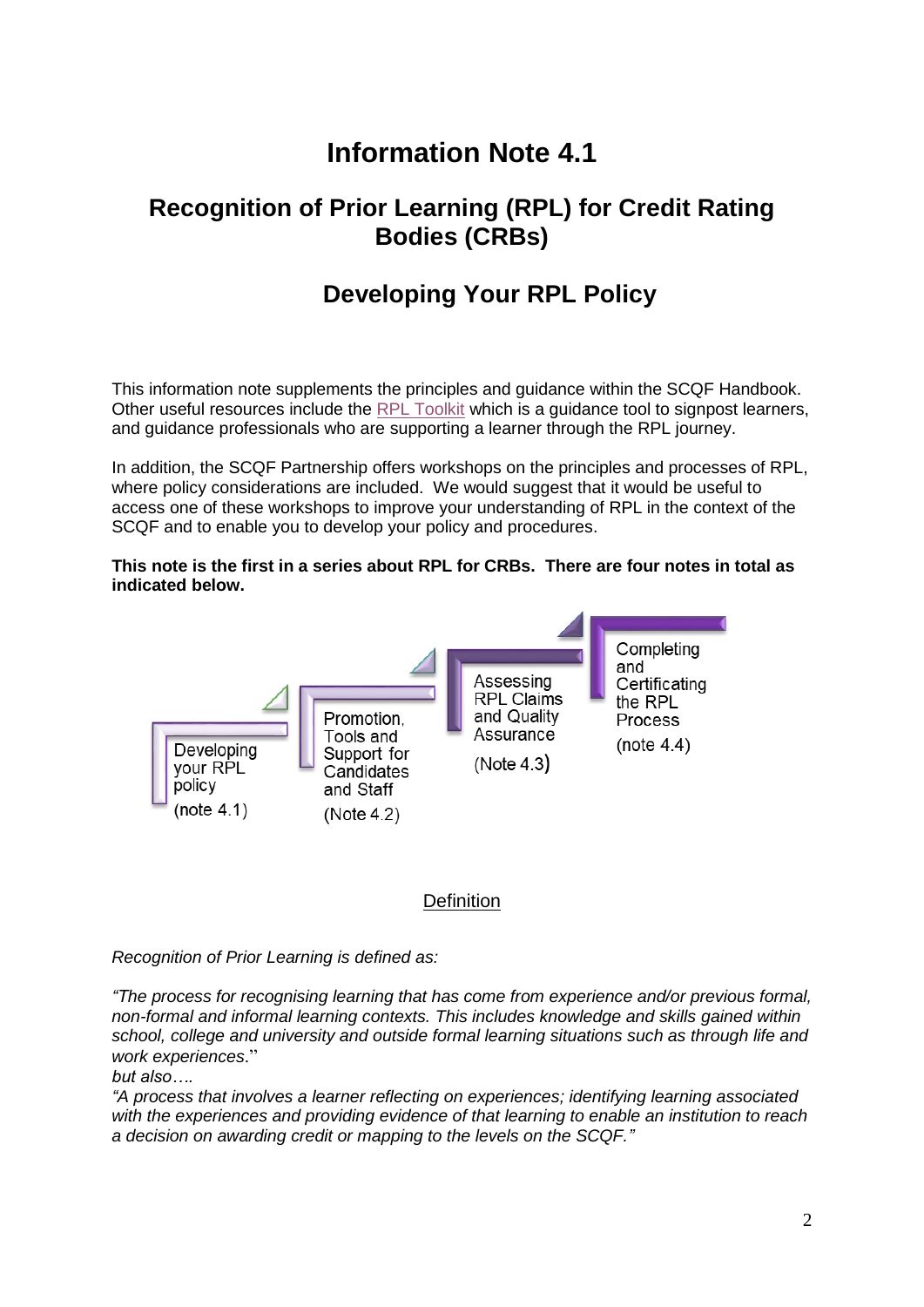Developing your RPL Policy



#### **Developing your RPL Policy**

#### **Introduction**

Many Credit Rating Bodies already have established RPL policies and procedures. These can include policies for learners and staff who may already have experience of RPL in its different guises.

RPL is for all types of learning, regardless of the context in which it has been acquired. It is important to state that recognition is for the learning that has taken place, and not simply for the knowledge and skills gained. The SCQF Level Descriptors should always be used when considering claims for RPL.

There are three main types of RPL:

- for personal/career development;
- to gain entry to a learning programme;
- for the award of SCQF Credit Points to gain entry or advanced standing in a programme or qualification.

#### Policy Considerations

Here are some things to consider when developing your RPL policy: (*please note this is not an exhaustive list)*

- The scope of your policy including
	- $\circ$  Who your policy will apply to
	- o Arrangements for staff development and capacity building
	- o Types of learning recognised
	- o What RPL can be used for
- Possible definitions to include in your policy
	- o Formative and Summative RPL
	- o Credit transfer
	- o Informal learning
	- o Non formal learning
- What type of RPL and what volume of credit you will accept?
	- o Credit transfer- for full or partially completed study that has been credit rated and what are the minimum and maximum volume of credit you will accept?
	- o RPL for entry, where candidates do not have the normal entrance qualifications
	- o RPL for advanced entry using informal and non-formal learning
	- o RPL for career progression opportunities, recruitment and retention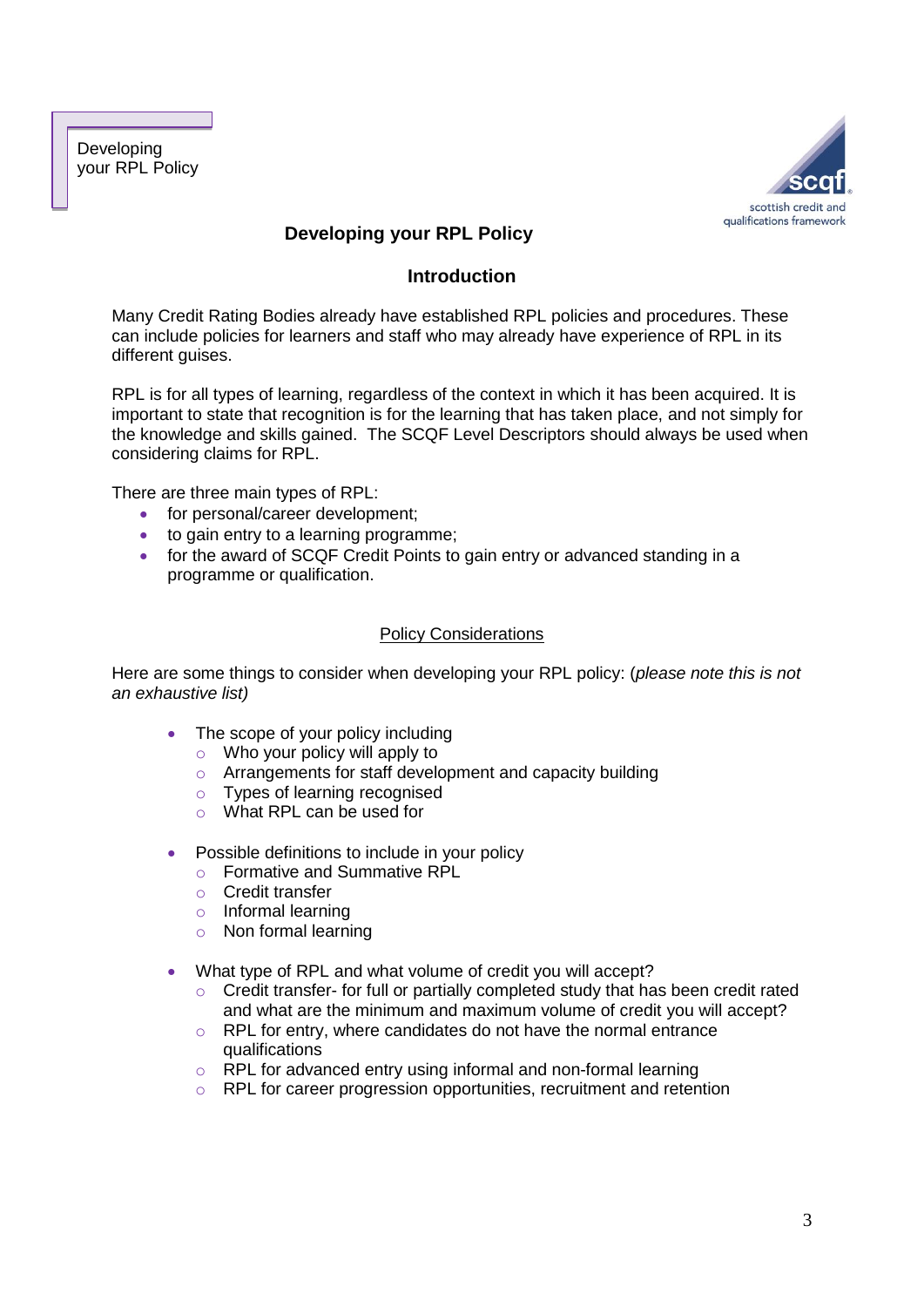#### Developing your RPL Policy



| Acceptability of Learning<br>The acceptable margins for matching<br>evidence to learning outcomes should be<br>indicated. For example, do you require an<br>exact match to each learning outcome or<br>would a percentage coverage be<br>acceptable? This may differ in some<br>subjects/professional areas.                                    | <b>Currency of Learning</b><br>Are there any limitations to the timeframe<br>for when the original learning was<br>completed? You may also wish to outline<br>what you would want to see in terms of the<br>candidate keeping the learning current by<br>work or volunteering. Please note, there<br>may be variances to your policy depending<br>on the subject matter- e.g. computing or<br>accounting where technology and<br>standards change rapidly.                                                                        |
|-------------------------------------------------------------------------------------------------------------------------------------------------------------------------------------------------------------------------------------------------------------------------------------------------------------------------------------------------|-----------------------------------------------------------------------------------------------------------------------------------------------------------------------------------------------------------------------------------------------------------------------------------------------------------------------------------------------------------------------------------------------------------------------------------------------------------------------------------------------------------------------------------|
| Authenticity of Learning<br>Details of the methods in place to ensure<br>that evidence submitted is the candidate's<br>own work. You may wish to consider if you<br>will require candidates to provide<br>authentication of evidence from another<br>source e.g. witness testimony, references<br>or, for practical scenarios, a demonstration. | Sufficiency of Learning<br>If you are considering RPL for informal and<br>non-formal learning, you should outline the<br>volume and depth of learning you would<br>expect the candidate to have gained from<br>experience in their field of expertise.<br>If your policy is to be used for staff you<br>should set out any expectations, as an<br>employer, for applications regarding career<br>progression, recruitment and selection.<br>You should also consider the issues of<br>length and depth of learning etc. as above. |